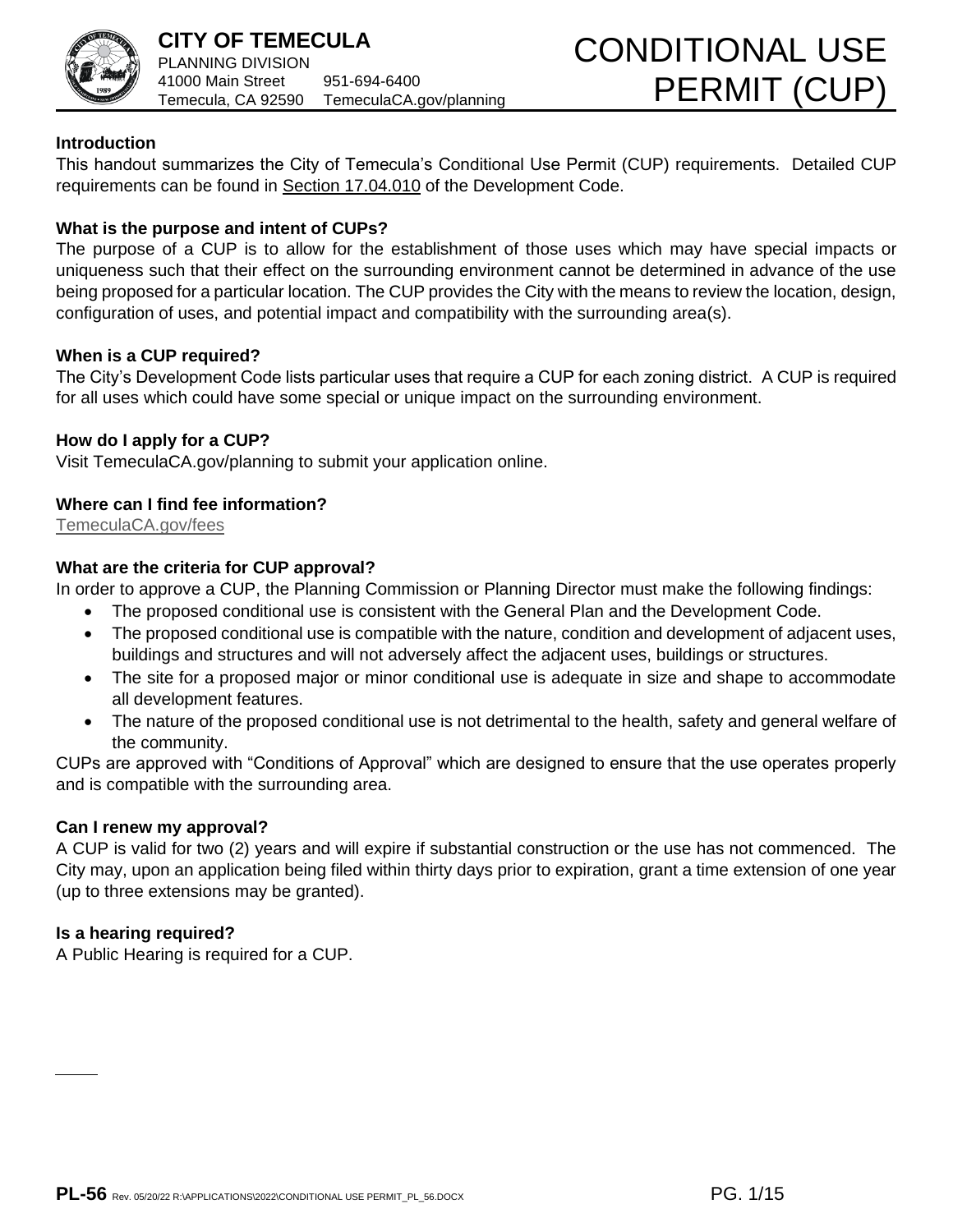|                                                                                                                                                                                                                             |               | <b>CITY OF TEMECULA</b><br>PLANNING DIVISION<br>41000 Main Street<br>951-694-6400<br>Temecula, CA 92590<br>TemeculaCA.gov/planning |                | <b>CONDITIONAL USE</b><br><b>PERMIT (CUP)</b>                                                                                                                                                                               |  |
|-----------------------------------------------------------------------------------------------------------------------------------------------------------------------------------------------------------------------------|---------------|------------------------------------------------------------------------------------------------------------------------------------|----------------|-----------------------------------------------------------------------------------------------------------------------------------------------------------------------------------------------------------------------------|--|
| APPLICANT /                                                                                                                                                                                                                 | <b>STAFFY</b> | <b>BUD</b>                                                                                                                         | <b>SECTION</b> | <b>REQUIRED ITEMS</b><br>Detailed instructions for each section can be found in this packet. Incomplete<br>applications will not be accepted. Use this checklist to ensure all documentation is<br>provided upon submittal. |  |
|                                                                                                                                                                                                                             |               | # OF                                                                                                                               | <b>COPIES</b>  |                                                                                                                                                                                                                             |  |
|                                                                                                                                                                                                                             |               | 1                                                                                                                                  | A              | Complete/signed application and filing fee                                                                                                                                                                                  |  |
|                                                                                                                                                                                                                             |               | 1                                                                                                                                  | B              | A digital copy of all project files in PDF format or JPEG/PNG format (CD or USB)                                                                                                                                            |  |
|                                                                                                                                                                                                                             |               | 1                                                                                                                                  | C              | <b>Statement of Operations</b>                                                                                                                                                                                              |  |
|                                                                                                                                                                                                                             |               | 1                                                                                                                                  | D              | <b>Statement of Justification</b>                                                                                                                                                                                           |  |
|                                                                                                                                                                                                                             |               | 1                                                                                                                                  | Ε              | <b>MSCHP/Burrowing Owl Report</b>                                                                                                                                                                                           |  |
|                                                                                                                                                                                                                             |               | 1                                                                                                                                  | F              | Water Quality Management Plan or Checklist                                                                                                                                                                                  |  |
|                                                                                                                                                                                                                             |               | 1                                                                                                                                  | G              | Hazardous Waste Site Information Form                                                                                                                                                                                       |  |
|                                                                                                                                                                                                                             |               | 1                                                                                                                                  | H              | Chemical classification/Quantification Packet (obtain from Fire)                                                                                                                                                            |  |
|                                                                                                                                                                                                                             |               | 1                                                                                                                                  | L              | <b>Underlying Conditions of Approval</b>                                                                                                                                                                                    |  |
|                                                                                                                                                                                                                             |               | 1                                                                                                                                  |                | Color Photos $(8 \frac{1}{2} x 11^x)$                                                                                                                                                                                       |  |
|                                                                                                                                                                                                                             |               | 1                                                                                                                                  | K              | Site Plan                                                                                                                                                                                                                   |  |
|                                                                                                                                                                                                                             |               | 1                                                                                                                                  | L              | Floor Plan                                                                                                                                                                                                                  |  |
|                                                                                                                                                                                                                             |               | 1                                                                                                                                  | M              | Developer Disclosure Statement                                                                                                                                                                                              |  |
|                                                                                                                                                                                                                             |               |                                                                                                                                    |                | <b>BEFORE SUBMITTING PLEASE REMEMBER</b>                                                                                                                                                                                    |  |
| <b>Appointment:</b><br>Appointments are required for submittals. Please contact the Community Development Department at 951-<br>694-6400 to schedule an appointment.<br>Fees:<br>Fees are available at TemeculaCA.gov/fees. |               |                                                                                                                                    |                |                                                                                                                                                                                                                             |  |
|                                                                                                                                                                                                                             |               |                                                                                                                                    |                | PG. 2/15<br>$\textsf{PL-56}$ Rev. 05/20/22 R:\APPLICATIONS\2022\CONDITIONAL USE PERMIT_PL_56.DOCX                                                                                                                           |  |

### **Fees:**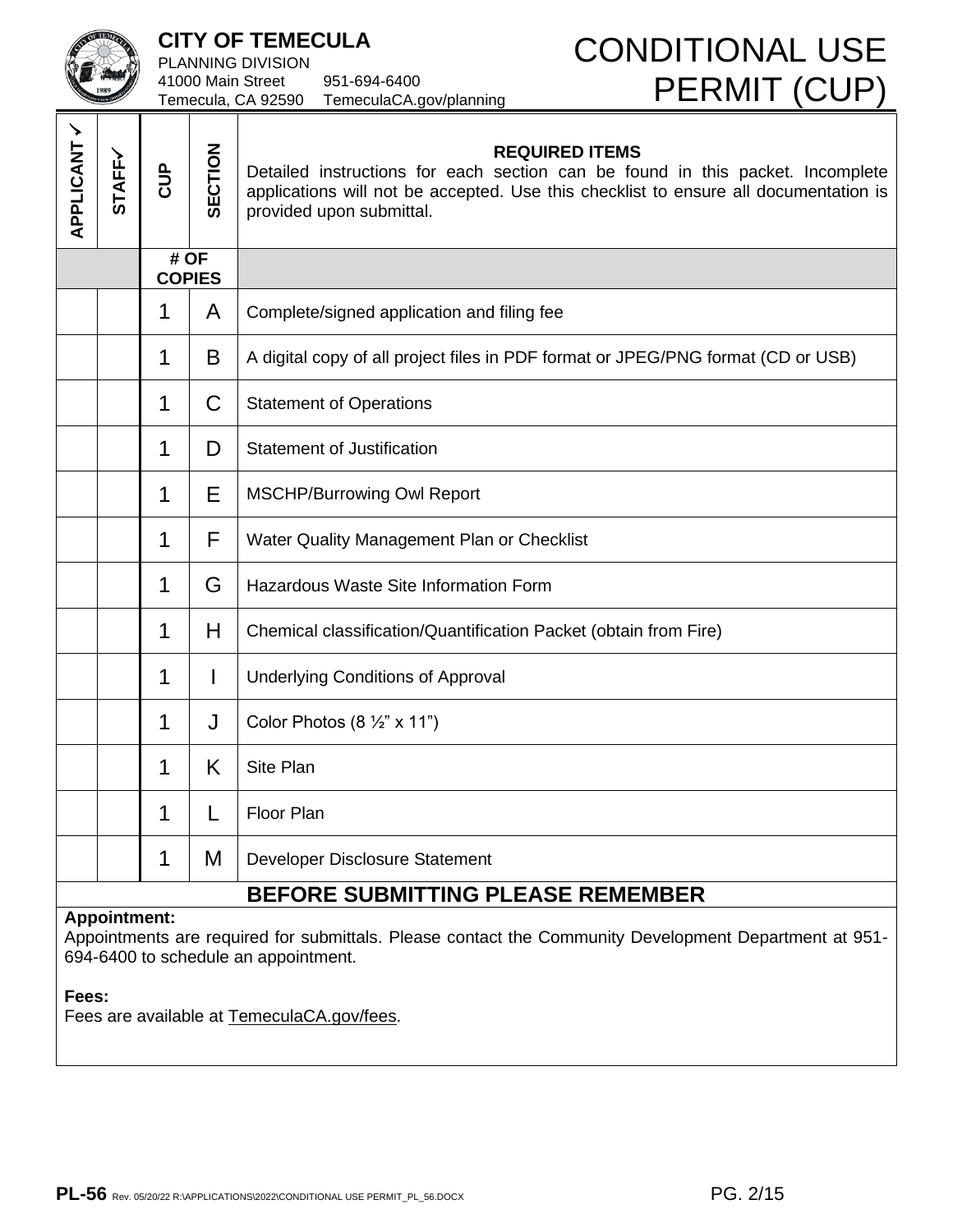PLANNING DIVISION 41000 Main Street 951-694-6400 Temecula, CA 92590 TemeculaCA.gov/planning

# **CITY OF TEMECULA CONDITIONAL USE** PERMIT (CUP)

| <b>APPLICANT /</b> | <b>STAFF-</b> | <b>BUD</b>  | SECTION        | The following items will be required <b>prior to the public hearing</b> (if applicable). These<br>items are not required for the initial submittal. |
|--------------------|---------------|-------------|----------------|-----------------------------------------------------------------------------------------------------------------------------------------------------|
|                    |               | 1           | X1             | Public Hearing Information (see Section X1)                                                                                                         |
|                    |               | 8           | X2             | Spiral Bound Color 11" x 17" reductions of all exhibits                                                                                             |
|                    |               | $\mathbf 1$ | X3             | Final Color 3D Renderings                                                                                                                           |
|                    |               | 5           | X4             | Full Size Site Plan, Floor Plans, Folded to 8 1/2" x 11"                                                                                            |
|                    |               | 1           | X <sub>5</sub> | Developer Disclosure Statement                                                                                                                      |
|                    |               | 1           | X <sub>6</sub> | CD or USB of all project plans and documentation.                                                                                                   |
|                    |               |             |                |                                                                                                                                                     |
|                    |               |             |                | PG. 3/15<br>PL-56 Rev. 05/20/22 R:\APPLICATIONS\2022\CONDITIONAL USE PERMIT_PL_56.DOCX                                                              |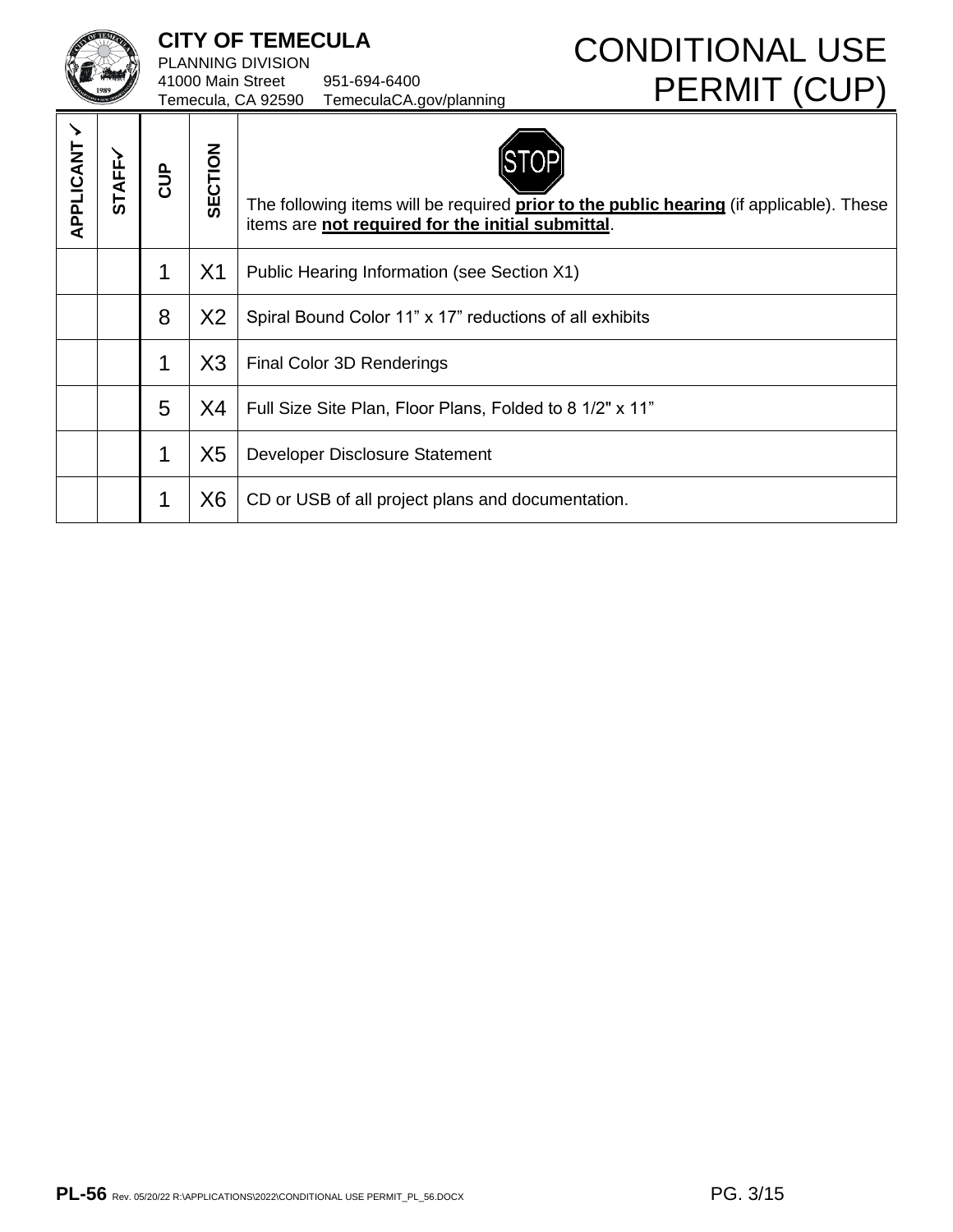PLANNING DIVISION 41000 Main Street 951-694-6400 Temecula, CA 92590 TemeculaCA.gov/planning

# **CITY OF TEMECULA CONDITIONAL USE** PERMIT (CUP)

# **PROJECT INFORMATION**

Project Title

Project Description

Related Project Number(s)

Street Address(es) General Location

Assessor's Parcel No(s)

## **ADDITIONAL PROJECT INFORMATION**

Is this CUP located in an existing building/facility or a proposed building/facility?

What are the proposed hours of operation?

Is any alcohol use proposed (if so, please provide specific license types)?

Is any live entertainment proposed?

Will there be food service?

How many parking spaces are available at the proposed location (site)?

| Visit TemeculaCA.gov/MSHCP to determine the answers to the following questions:            |            |  |
|--------------------------------------------------------------------------------------------|------------|--|
| Is the projected located within a MSCHP criteria cell?                                     | □ Yes □ No |  |
| Is the projected located within possible Burrowing Owl habitat? $\square$ Yes $\square$ No |            |  |

Please attach a copy of the above report to this application (Section E)

| <b>FOR STAFF USE</b>     |                   |                 |  |  |  |  |
|--------------------------|-------------------|-----------------|--|--|--|--|
| <b>PLANNING APP. NO.</b> | <b>DATE STAMP</b> | <b>REC'D BY</b> |  |  |  |  |
|                          |                   |                 |  |  |  |  |
|                          |                   |                 |  |  |  |  |
|                          |                   |                 |  |  |  |  |
|                          |                   |                 |  |  |  |  |
|                          |                   |                 |  |  |  |  |
|                          |                   |                 |  |  |  |  |
|                          |                   |                 |  |  |  |  |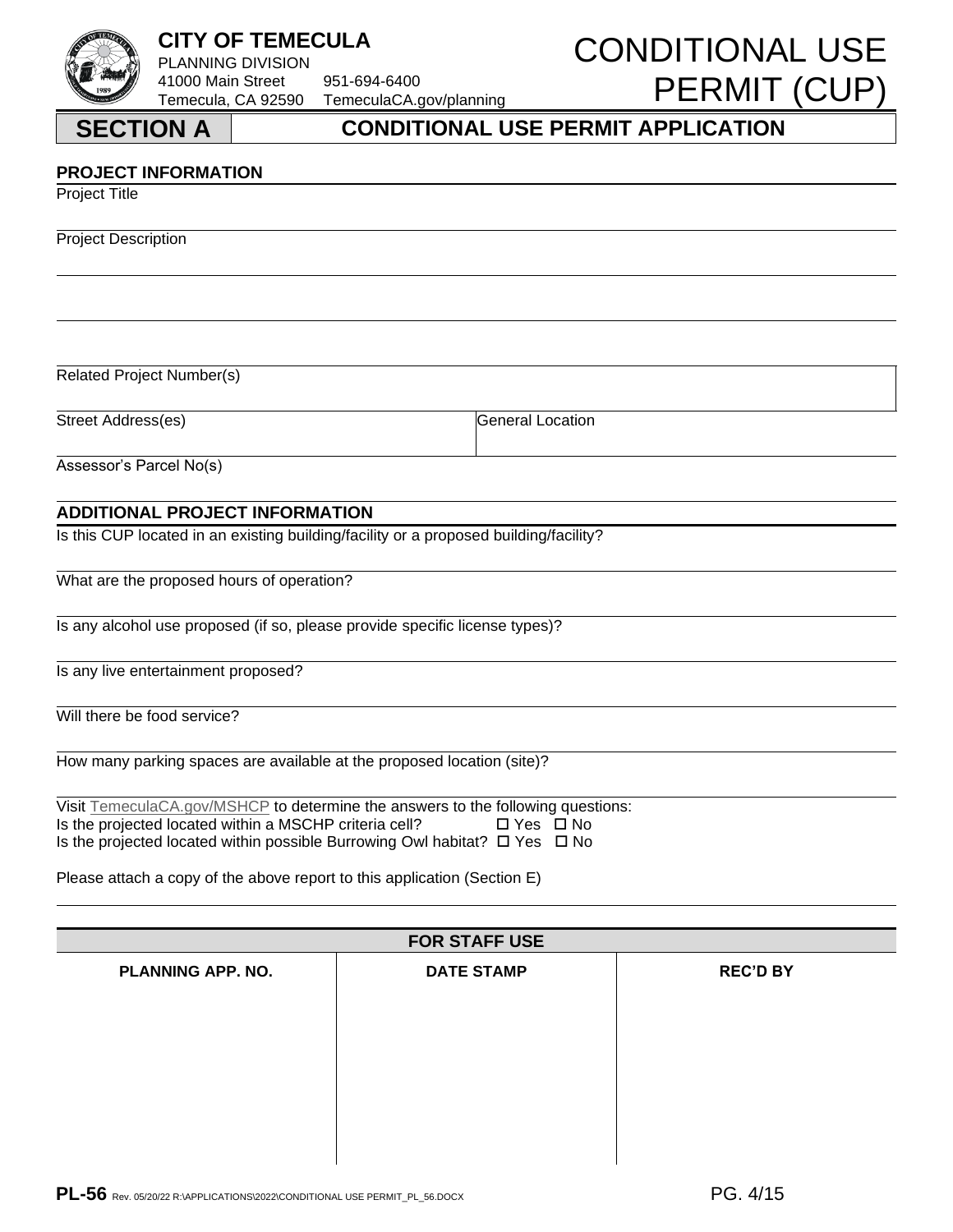### **APPLICANT/REPRESENTATIVE**

| First<br>Name | Middle<br>Name | ∟ast |
|---------------|----------------|------|
|               |                |      |

# Street Address

| City   |  | Phone |
|--------|--|-------|
| E-mail |  |       |

| <b>PROPERTY OWNER</b> |                |      |  |  |  |
|-----------------------|----------------|------|--|--|--|
| <b>First Name</b>     | Middle<br>Name | Last |  |  |  |

### Street Address

| City |  | <br>. . |  |  |
|------|--|---------|--|--|
|------|--|---------|--|--|

E-mail

# **SIGNATURES AND CERTIFICATIONS**

I certify that all filing requirements have been satisfied for my application. I further understand that an incomplete application cannot be accepted for processing.

| <b>Applicant's Signature</b> | <b>Date</b> |
|------------------------------|-------------|
| ╼                            |             |

I certify under the penalty of the laws of the State of California that I am the property owner of the property that is the subject matter of this application and I am authorizing to and hereby do consent to the filing of this application and acknowledge that the final approval by the City of Temecula, if any, may result in restrictions, limitations and construction obligations being imposed on this real property.

| <b>Owner's First Name (Printed)</b>     | <b>Owner's Last Name</b> |
|-----------------------------------------|--------------------------|
| <b>Owner/Authorized Agent Signature</b> | Date                     |

### **NOTE**

**Written authorization from the legal property owner is required.** An authorized agent for the owner must attach a notarized letter of authorization from the legal property owner.

**Multiple parcels** will require authorization from each property owner.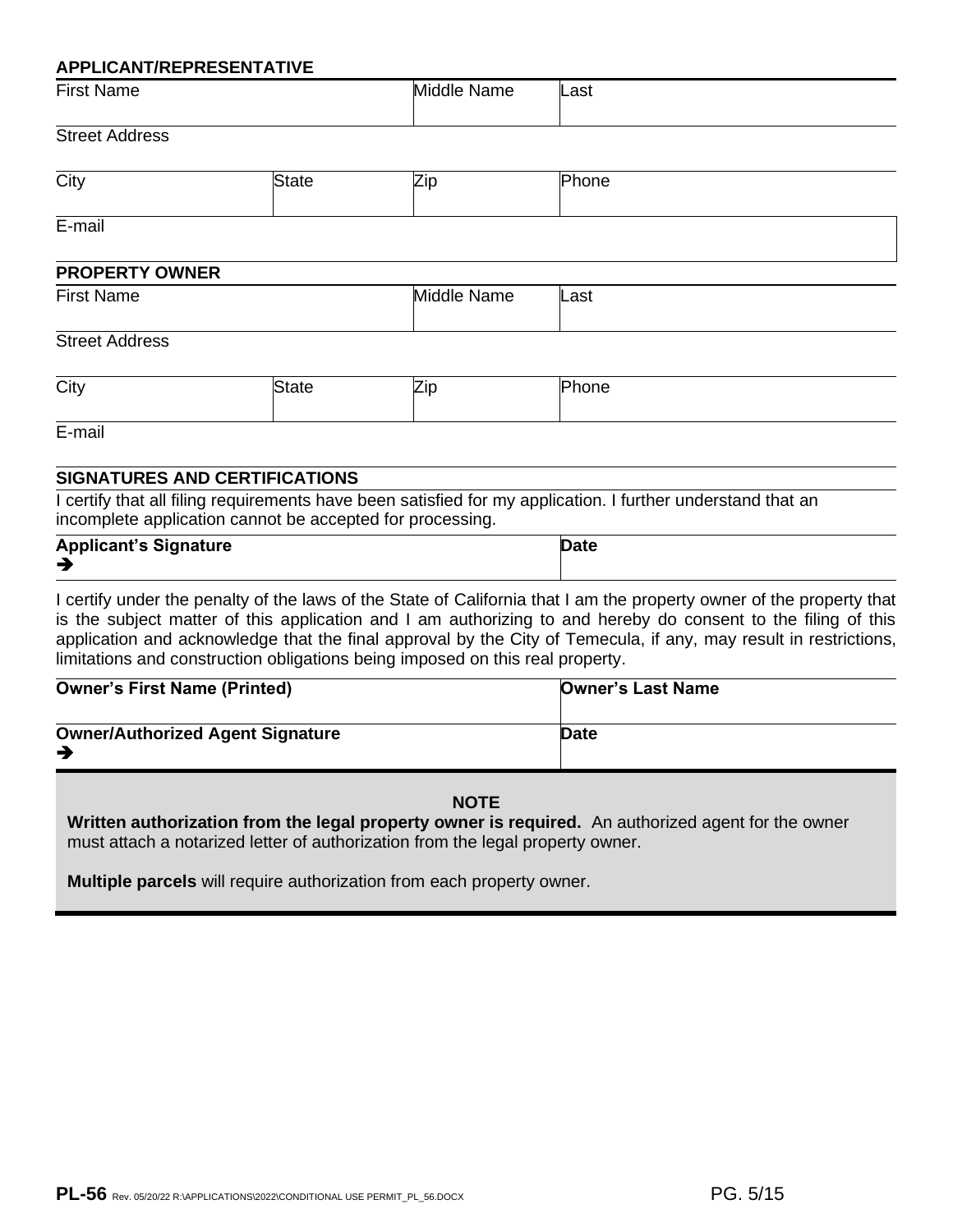# **SECTION B DIGITAL COPY**

Provide a digital copy (PDF) of all project files. All PDF files must follow the digital requirements found in our Digital Submittal Requirements (CD3) which can be downloaded at TemeculaCA.gov/CD3.

# **SECTION C STATEMENT OF OPERATIONS**

Provide a written Statement of Operations outlining your proposed business the Statement of Operations shall include:

- Title the Statement of Operations, "Section C: Statement of Operations"
- Include a date on the Statement of Operations
- $\Box$  A detailed description of the proposed business operations
- □ Hours and days of operation
- □ Number of employees
- □ Proposed private security (if required)
- □ Estimated number of customers
- □ Total number of parking spaces
- $\Box$  Indicate if food will be served
- Indicate if alcohol will be served
- Indicate if a live entertainment permit will be requested separately

# **SECTION D STATEMENT OF JUSTIFICATION**

Provide written justification (typed) outlining your request for a Conditional Use Permit.

- Provide a title labeled "Section D: Statement of Justification"
- Include a date on the Statement of Justification

This justification must answer the following questions. Please provide a thorough explanation of your responses.

1. Is the site suitable and adequate for the proposed use?

2. Would the proposed use and design have a substantial adverse effect on traffic circulation and on the planned capacity of the street system?

3. Would the proposed use have a substantial adverse impact on the general welfare of persons residing in the community?

4. Is the design of the project compatible with the existing and proposed development within the district and its surroundings?

# **SECTION E MSHCP INFO**

Visit TemeculaCA.gov/MSHCP. On that page, click on the report generator. Use the property's Assessors' Parcel Number (APN) to generate a report. Attached a copy of that report to this application.

# **SECTION F WQMP CHECKLIST**

State and regional water quality permits require the completion of applicable water quality documents. At minimum, projects will be required to provide Appendix A.1 which can be downloaded and filled-out at the following URL:

• TemeculaCA.gov/WQMPA1

Additional forms may be required based on the answers and steps outlined in the above form. Please contact our Public Works team at 951-694-6400 for assistance or visit TemeculaCA.gov/WQMP for more information.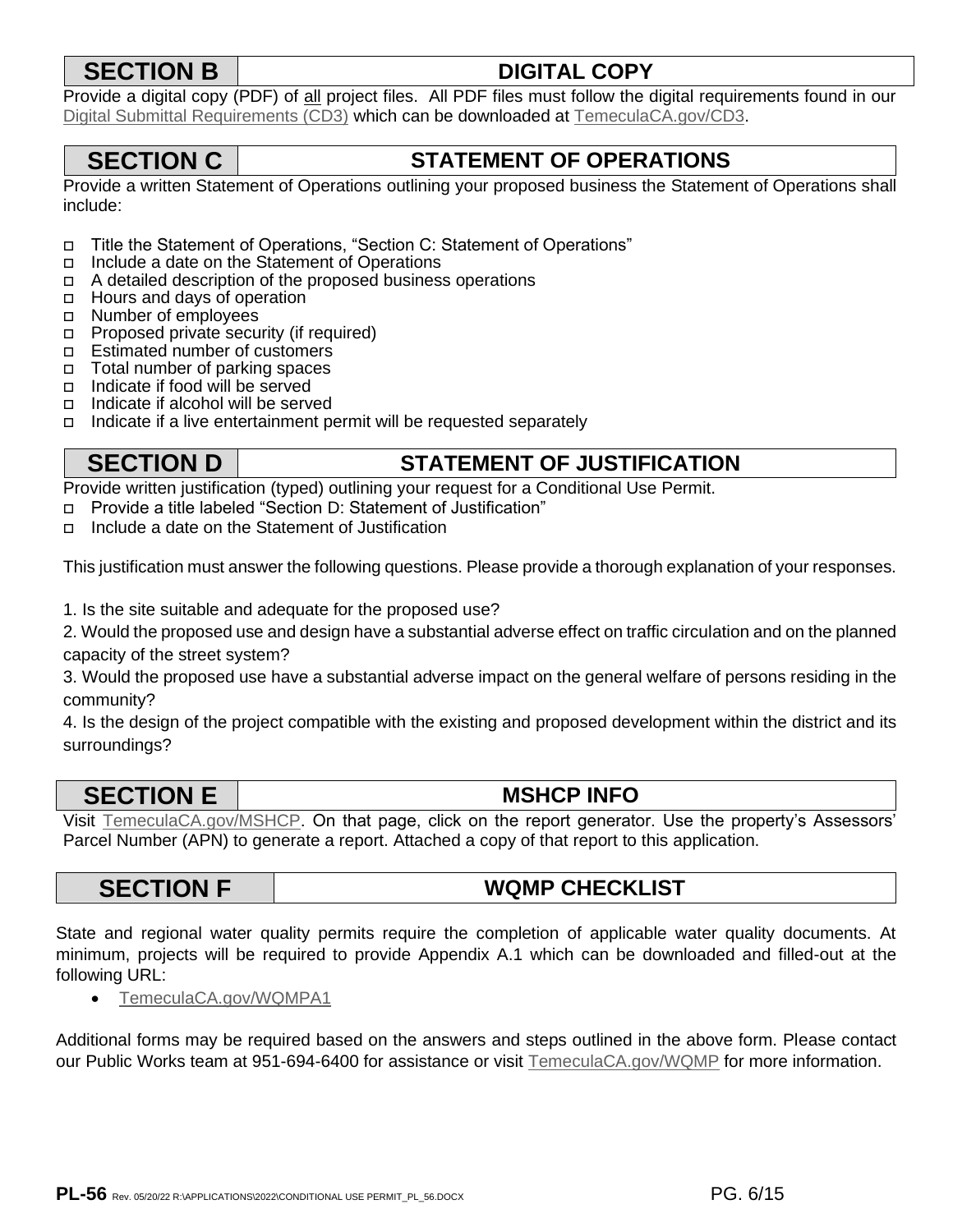# **SECTION G HAZARDOUS WASTE INFORMATION**

Government Code Section 65962.5, which became effective July 1, 1987, requires the applicant for any development project to consult specified State-prepared lists of hazardous waste sites and submit a signed statement to the local agency indicating whether the project is located on or near an identified site. Under the statute, no application shall be accepted without this signed statement.

### **PART A – REGIONAL WATER QUALITY CONTROL BOARD HAZARDOUS WASTE SITES**

Determine if your project is within a one-mile radius of a hazardous waste site.

- 1. Visit **geotracker.waterboards.ca.gov**
- 2. Enter your project address
- 3. Enter a buffer (radius) of 5,280 feet (one mile)
- 4. Print the map and attach it.
- **5.** Is the project within a one-mile radius of an identified hazardous waste site? Yes  $\Box$  No  $\Box$

### REGIONAL WATER QUALITY CONTROL BOARD HAZARDOUS WASTE SITES

### **PART B – PUBLIC WELL PROXIMITY**

Deter[mine if your project is within](https://temeculaca.gov/MSHCP) a one-mile radius of a public well site.

- 1. Visit **http://geotracker.waterboards.ca.gov/gama**
- 2. Enter your project address
- 3. Enter a buffer (radius) of 5,280 feet (one mile)
- 4. Print the map and attach it.
- **5.** Is the project within a one-mile radius of an identified public well? Yes  $\Box$  No  $\Box$

I (we) certify that I (we) have investigated and completed this hazardous waste site form, and that my (our) answer[s are true and correct to the b](http://temeculaca.gov/WQMPA1)est of my (our) knowledge.

Owner/Representative\_\_\_\_\_\_\_\_\_\_\_\_\_\_\_\_\_\_\_\_\_\_\_\_\_\_\_\_\_Date\_\_\_\_\_\_\_\_\_\_\_\_\_\_\_\_\_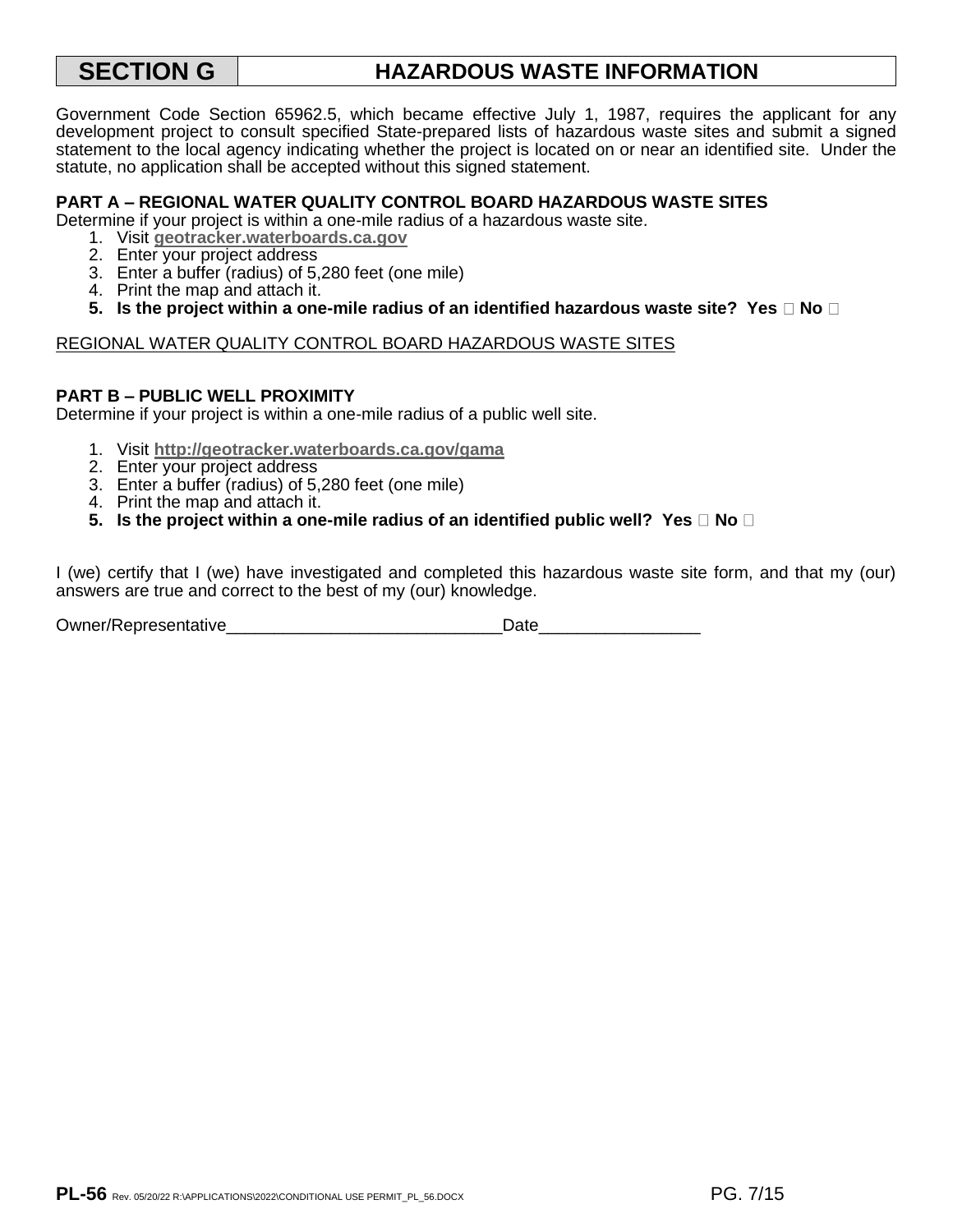# **SECTION H CHEMICAL CLASSIFICATION/QUANTIFICATION PACKET**

Provide a chemical classification/quantification packet. Consult with the Temecula Fire Department to see if this requirement is applicable to your project.

Phone: 951-694-6405 Website: TemeculaCA.gov/232

# **SECTION I UNDERLYING CONDITIONS OF APPROVAL**

Provide a c[opy of the underlying Conditions of](http://geotracker.waterboards.ca.gov/) Approval. If original copies are needed, please submit a records request online at TemeculaCA.gov/records.

**SECTION J COLOR PHOTOS** 

 $\Box$ 

 $\Box$ 

Provide 8 1/2" x 11" color photos from the interior of the site looking north, south, east, and west with the directions labeled on each photo. Additionally, provide photos of the project site from all off site directions.

# **SECTION K SITE PLAN**

# **[PLAN PREPARATIONS](http://geotracker.waterboards.ca.gov/gama) & GUIDELINES**

All plans shall be drawn on uniform sheets no less than 24" X 36" (or as approved by the Community Development Department). Each complete set consisting of the site plan, floor plan/roof plan, proposed structure elevations, conceptual landscape plan, photometric plan, and conceptual grading plan should be in compliance with our digital submittal requirements. All plans shall be clear, legible an uccurately scaled. The site plan, landscape plan and grading plan should all be at the same scale and shall be consistent with each other.

On large scale drawings, 1"=20', or larger, it will generally be desirable to include the conceptual grading of the site on the site plan in lieu of a separate drawing (see Section C). For larger, more complicated sites drawn at a smaller scale (i.e., 1"=40'), a separate conceptual grading plan should be submitted.

# *Scale: Engineering scale not to exceed 1"=40'.*

The following information shall be included on the plan:

- Name, address, and phone and fax number of applicant, owner, architect and/or engineer
- Graphic scale (with bar scale) and north arrow
- Vicinity map
- Existing property lines in bold and label all dimensions (metes and bounds)
- □ Location and dimensions of all existing and proposed easements (with record reference)
- Proposed lot lines and dimensions, if applicable
- Delineate and label the minimum setbacks from all property lines
- □ Location and dimension of all existing and proposed structures, including building setbacks
- □ Location and dimension of all landscaping and pedestrian walkways (shaded)
- Location and typical dimension of drive aisles, loading zones and parking stalls
- □ Location of existing and proposed onsite fuel tanks
- Location and dimensions of all trash enclosure(s) (interior and exterior dimensions)
- $\Box$  Location of monument sign(s) (existing and proposed)
- □ All proposed public improvements, including cross sections
- □ Location, type and height of all street, parking and pedestrian lights
- □ Location of existing or proposed fire hydrants within 500 feet of project site
- Location of existing or proposed Fire Department connections (within 50 feet of a public hydrant and 40 feet away from the building
- Location of existing or proposed Post Indicator Valve
- Label interior and exterior turning radius dimensions at entries and drive aisles for emergency vehicle access (minimum interior – 37 feet; exterior – 56 feet; wheel cuts – 50 feet)
	- Location and dimension of all walls and fences
	- Location of all structures, driveways, parking areas, trees and adjoining property lines within 50 feet of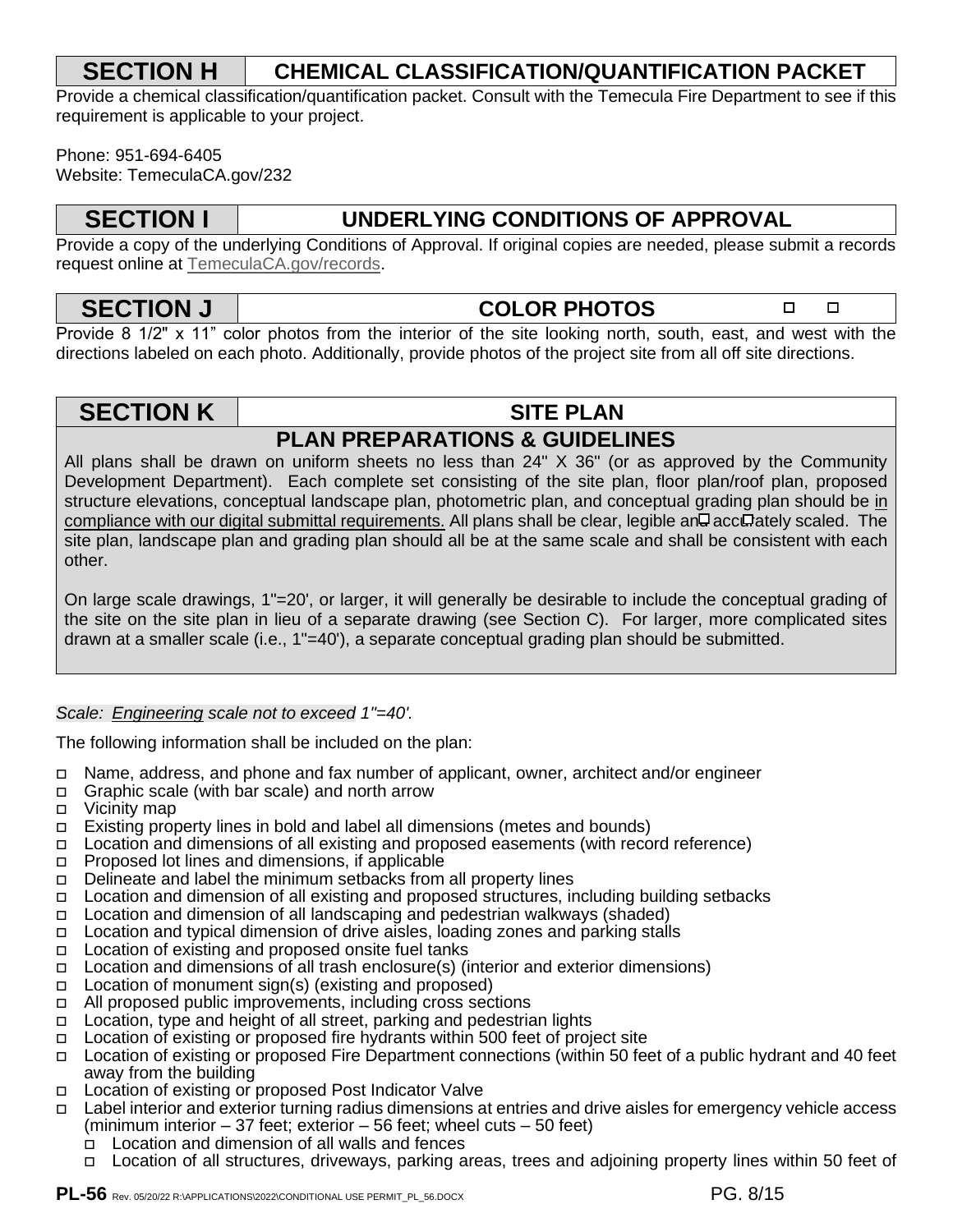the perimeter of the subject property

- Zoning and existing land use of adjacent parcels
- □ Phasing of the project (if proposed)
- $\Box$  Americans with Disabilities Act (ADA) path of travel (horizontal path of travel only)
- Location of all existing and proposed street lights (Indicate any to be relocated)
- □ Name of utility purveyors
- Date Site Plan prepared
- $\Box$  Data table formatted in the following order:
	- Assessor's Parcel Number
	- □ Street Address (if available)
	- Legal description of the property. (i.e. Tract / Parcel Map and Lot(s)/parcel(s))
	- □ Zoning designation
	- □ General Plan designation
	- Existing land use/proposed land use Total Gross Area: square feet acres
	-
	- Total Net Area: square feet acres
	- □ Total Building Area: square feet FAR
	- Lot coverage: Square Feet Percentage
		- o Building area s.f. Suiding area s.f. Suiding area s.f. Suiding  $\sim$  S.f. Suiding area s.f. Suiding  $\sim$  S.f. Suiding area s.c. Suiding  $\sim$  S.f. Suiding area s.f. Suiding area s.f. Suiding area s.f. Suiding area s.f. Sui
		-
- o Parking area s.f. which is a set of the state of the state of the s.f. which is a s.f. which is a s.f. which is a set of the set of the set of the set of the set of the set of the set of the set of the set of the set of o Landscaping area s.f. \$1.55 s.f. \$1.55 s.f. \$1.55 s.f. \$1.55 s.f. \$1.55 s.f. \$1.55 s.f. \$1.55 s.f. \$1.55 s.f.
	- o Hardscape  $\sim$  8.f.  $\sim$  %
	-
	- Parking: Spaces Required Spaces Provided
		- o Ratio/square foot of use(s) spaces spaces
		- o Number of disabled spaces spaces spaces o Total Parking strategies and spaces spaces spaces spaces spaces spaces spaces spaces spaces spaces
	- Floor Area Ratio(s)
	- Occupancy classification (per Uniform Building Code)
	- Type of construction (per Uniform Building Code)
	- □ Indicate if building has fire sprinklers and/or alarm
	- □ Number of stories
	- Height of building (as measured from the pre-existing grade, finished grade or floor protection elevation, whichever is lowest to highest point on roof)

# **SECTION L FLOOR PLAN**

*Scale: The scale used on the floor plans shall be no less than 1/4" per foot. Plans must be fully dimensioned.*  Large projects shall be no less than 1/8" per foot with 1/4" per foot details). The Floor plans shall *illustrate all proposed (and existing, if applicable) buildings and structures. The following information shall be included on the plans:*

- Proposed use for each room
- □ Proposed square footage for each room
- □ Clearly label, dimension and identify:
	- o Restrooms
	- o Exits
	- o Doors
	- o Hallways
	- o Corridors
	- o Elevators
	- o Patio
	- o Stairs
	- o Fire sprinkler riser room
	- o Fire alarm control panel
	- o Location of Knox Box
	- o Location of Fire Department connection

# **SECTION M DEVELOPER DISCLOSURE STATEMENT**

Provide a completed Developer Disclosure Statement. The Developer Disclosure Statement can be found at the end of this packet.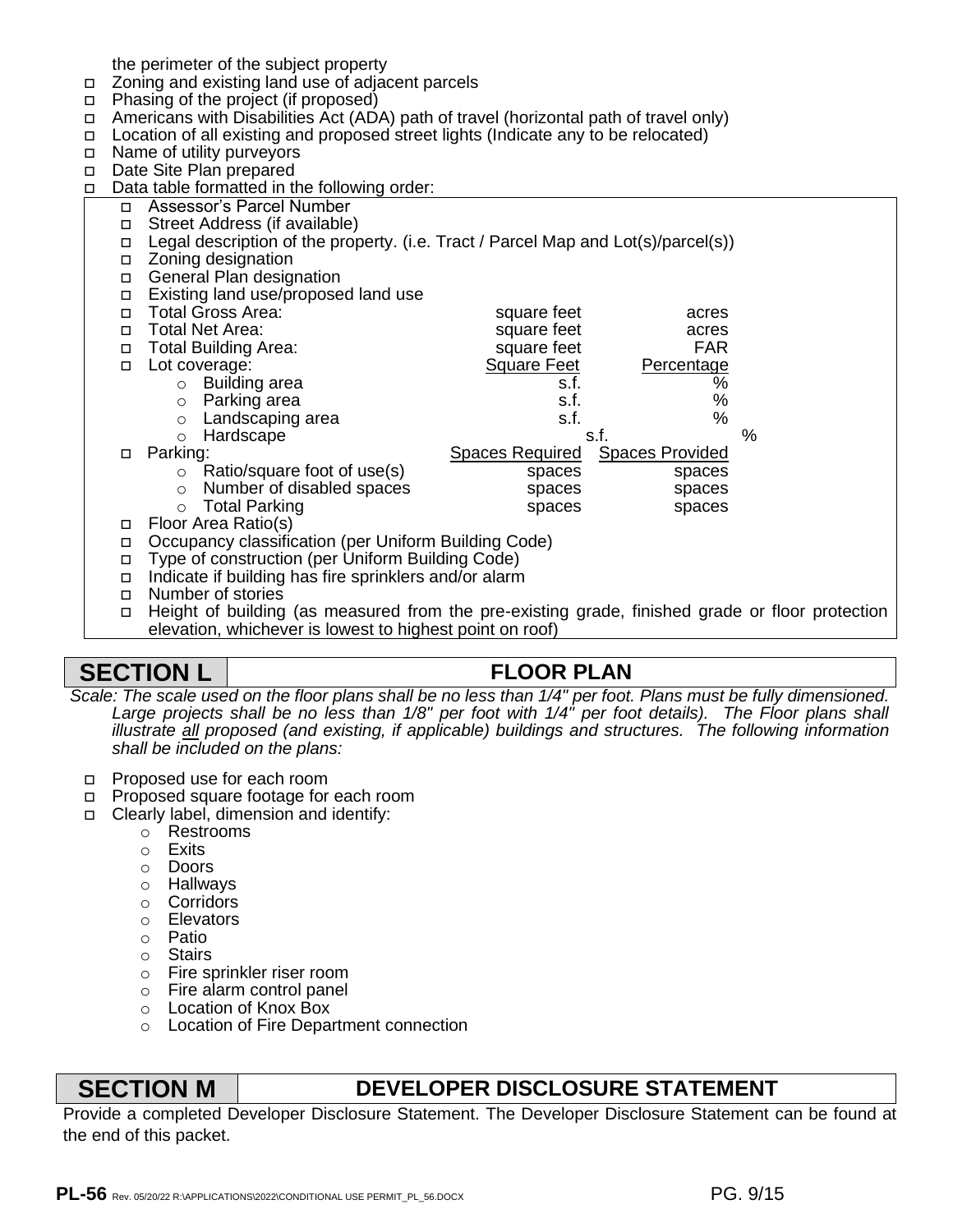# **SECTION X1 PUBLIC NOTICING REQUIREMENTS**

This Section is **required prior to the public hearing** but is **not required for the initial submittal**. Information for this section may be obtained by requesting a "Radius Package" from a title insurance company.

The following items will be required **prior to scheduling the application for public hearing** and must be provided by the applicant:

- 1. **TWO** identical gummed label sets **(30 labels per sheet).** The labels must:
	- a. Indicate all the nearest property owners' names, mailing address (including unit numbers) that are within a minimum of a 600-foot radius of the exterior boundaries of the project (including all exterior boundaries of all parcels if a project includes multiple parcels). This list must be ascertained from the last equalized assessment roll.
	- b. **Duplicate property owners must be crossed out.**

SAMPLE LABELS:



- c. A minimum of **30 individual/different property owners** must be included after all duplicates are removed (even if a 600-foot radius is utilized)
- d. Include the Planning Application number on the header of the label sets (example below)



- 2. **TWO** photocopies of the above label sets.
- 3. **The TWO** identical gummed label sets & photocopies must be placed in separate 9 1/2" x 12 1/2" manila envelopes. The envelopes shall include the below information on the front:

| Example Envelope:                          |  |
|--------------------------------------------|--|
| PA21-1001<br>Noticing Labels<br>Set 1 of 2 |  |

- 4. **TWO** gummed labels with the mailing address for the property owner, applicant, engineer, and other representatives. Do not include duplicates if the owner, applicant, etc., are the same. These must be **placed in a letter-sized envelope that is stapled outside** of one of the large manila envelopes mentioned in step 3.
- 5. Certification by the Title Company, engineer, or surveyor that the above list is complete and accurate. The Tax Assessor's Office will not prepare or certify the property owner list (see certification form attached).
- 6. A copy of the assessor's parcel map showing all the parcels within the noticing radius. On the map, print the names of all property owners within the noticing radius as they are listed on the gummed labels. If the names are not legible due to the size of the map/lots, a separate spreadsheet may be provided.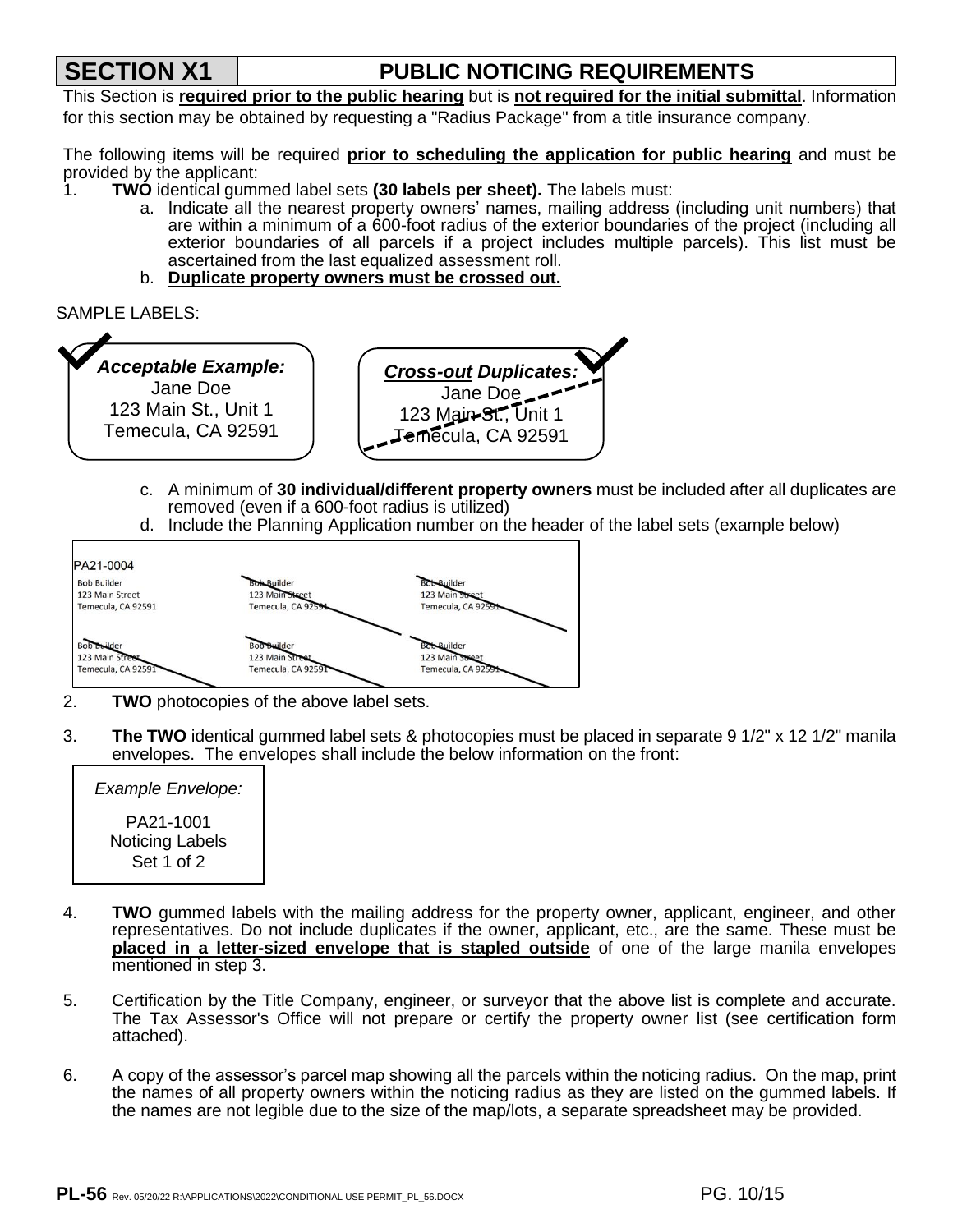# **SECTION X2-X6 PUBLIC HEARING REQUIREMENTS**

- □ Spiral Bound Color 11" x 17" reductions of all exhibits
- **Example 3D Color Renderings**
- D Full Size Plans, Elevations, Floor Plans, Grading Plans, and Landscape Plans Folded to 8 1/2" x 11"
- □ An Updated Developer Disclosure Statement (found at the end of this packet)
- A Final Copy of All Project Plans and Documentation
- $\Box$  The correct number of copies can be found of page 4 of this packet.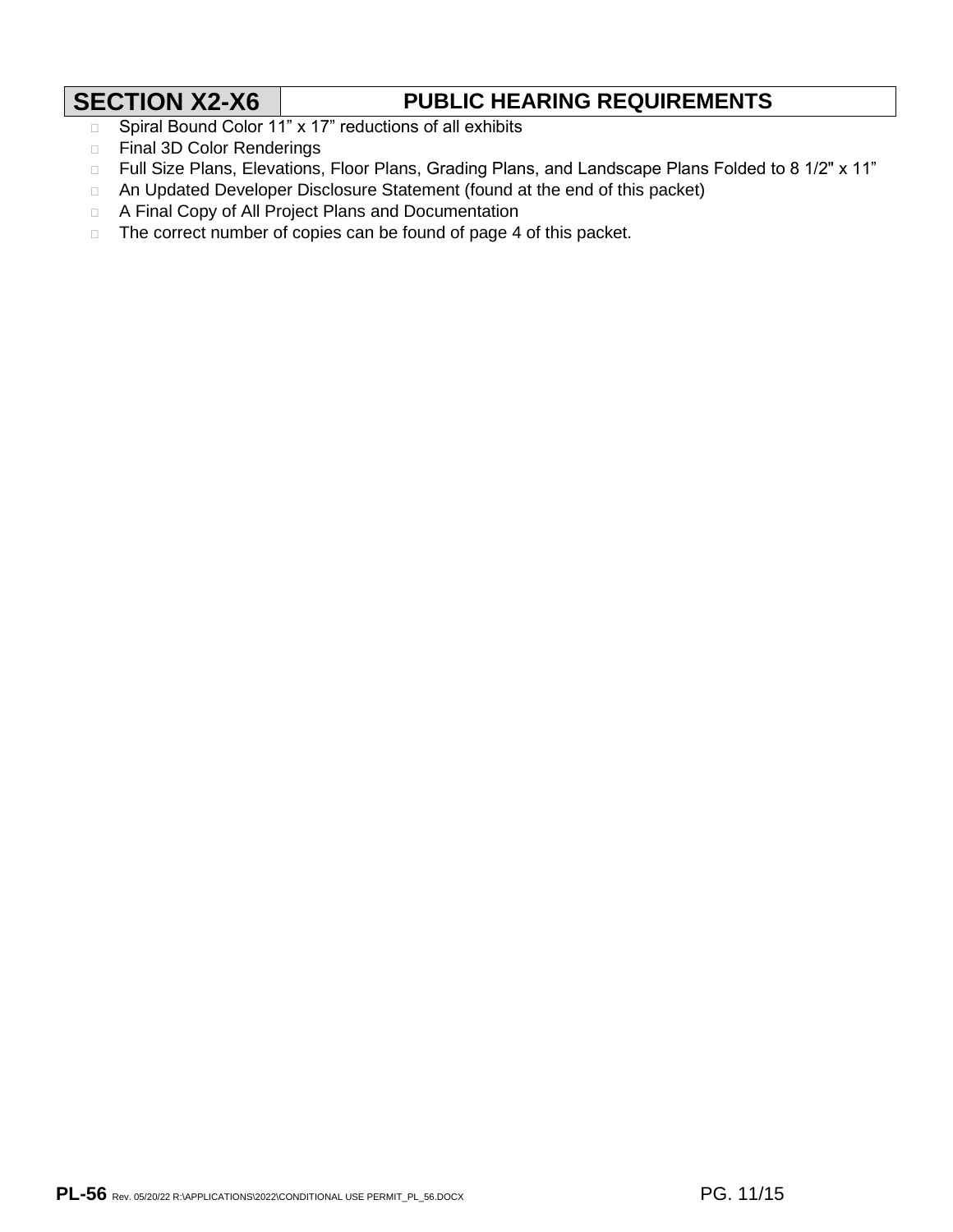# **PROPERTY OWNERS CERTIFICATION**

|                                                   | __________________________________, certify that on __________________                                     |                                                                                                                 |
|---------------------------------------------------|------------------------------------------------------------------------------------------------------------|-----------------------------------------------------------------------------------------------------------------|
| (Print Name)                                      | (Month-day-year)                                                                                           |                                                                                                                 |
| the attached property owners list was prepared by |                                                                                                            |                                                                                                                 |
|                                                   |                                                                                                            | pursuant to application requirements furnished by the City                                                      |
|                                                   |                                                                                                            | of Temecula Planning Department. Said list is a complete and true compilation of owner of the subject property  |
|                                                   |                                                                                                            | and all other property owners within 600 feet (or the 30 nearest individual property owners, whichever          |
|                                                   |                                                                                                            | creates the greatest number of public notices (persons owning multiple properties shall only be counted         |
|                                                   | once) of the property involved in the application and is based upon the latest equalized assessment rolls. |                                                                                                                 |
|                                                   |                                                                                                            | I further certify that the information filed is true and correct to the best of my knowledge. I understand that |
|                                                   |                                                                                                            | incorrect or erroneous information may result in processing delays or be grounds for rejection or denial of the |
| application.                                      |                                                                                                            |                                                                                                                 |
| <b>Name</b>                                       |                                                                                                            |                                                                                                                 |
| <b>Title/Registration</b>                         |                                                                                                            |                                                                                                                 |
| <b>Address</b>                                    |                                                                                                            |                                                                                                                 |
| Phone (Daytime)                                   |                                                                                                            |                                                                                                                 |
| Signature                                         |                                                                                                            | <b>Date</b>                                                                                                     |
| Planning Application No.                          |                                                                                                            |                                                                                                                 |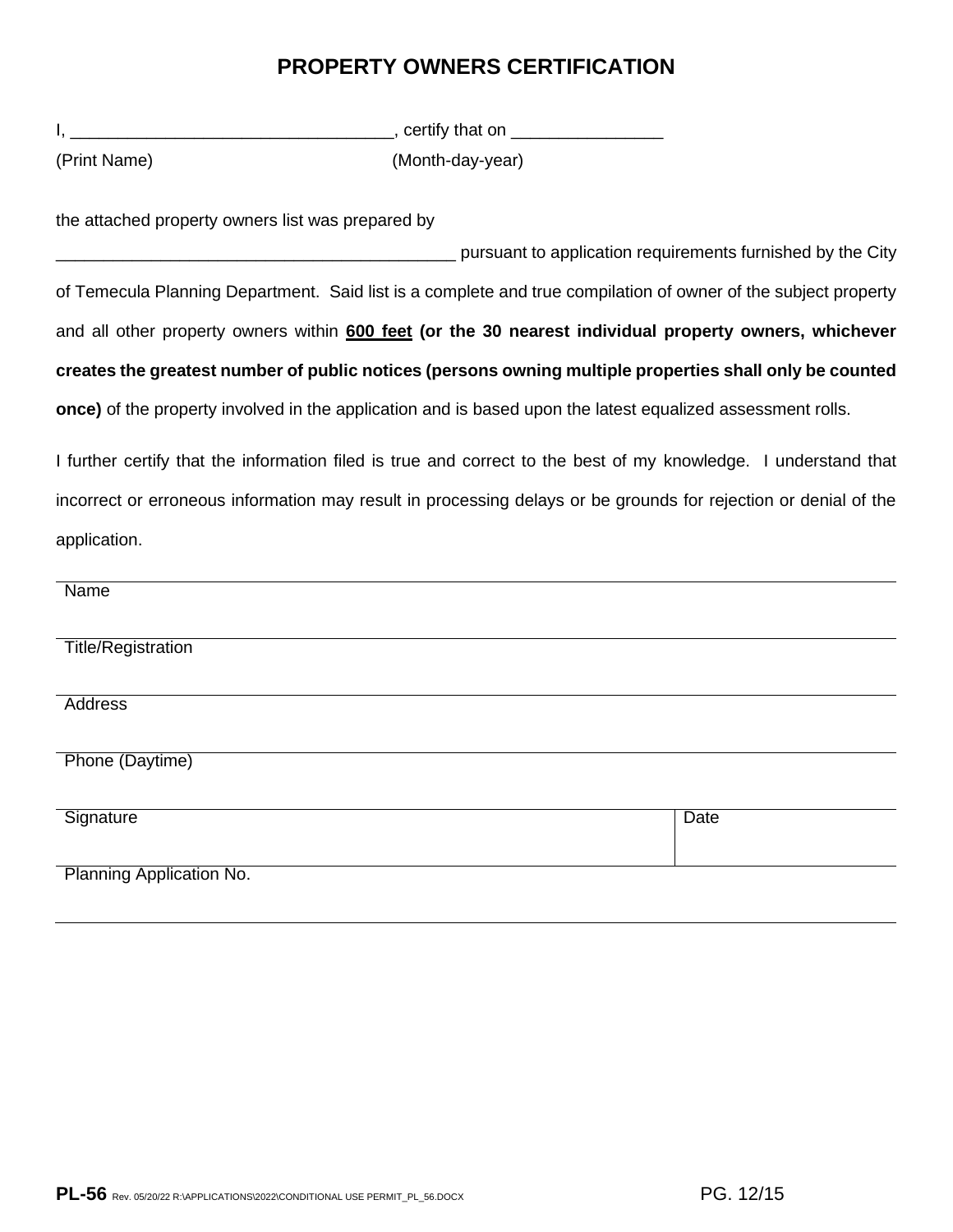# **CITY OF TEMECULA**

# **DEVELOPMENT APPLICATION**

## **DEVELOPER DISCLOSURE STATEMENT**

This portion of the Application must be fully completed and signed by the Applicant. If not fully completed and signed, the Application will be deemed incomplete. Additionally, this portion of the Application must be fully completed and signed by the Applicant and filed with the Planning Department again not less than five nor more than ten days prior to the hearing before the Planning Commission and not less than five nor more than ten days prior to the hearing before the City Council, if any.

- 1. Address of subject property: 1. Address of subject property:
- 2. Cross street:
- 3. Date this Disclosure Statement is completed:
- 4. Name of Applicant:
	- A. If Applicant is a limited liability company ("LLC"), please state:
		- 1) Full name of LLC
		- 2) Address of LLC
		- 3) State of registration
		- 4) Name and address of managing member(s)
		- 5) Name and address of agent for service of process
	- B. If Applicant is a partnership, please state:
		- 1) Full name of partnership
		- 2) Address of partnership
		- 3) State of registration
		- 4) Name and address of general partners
		- 5) Name and address of agent for service of process
	- C. If Applicant is a corporation, please state:
		- 1) Full name of corporation
		- 2) Address of corporation
		- 3) State of incorporation
		- 4) Name and address of officers of corporation
		- 5) Name and address of shareholder with fifty percent (50%) or more of the shares of the corporation, if any
		- 6) If no shareholder has fifty percent (50%) or more of the corporation's share, name and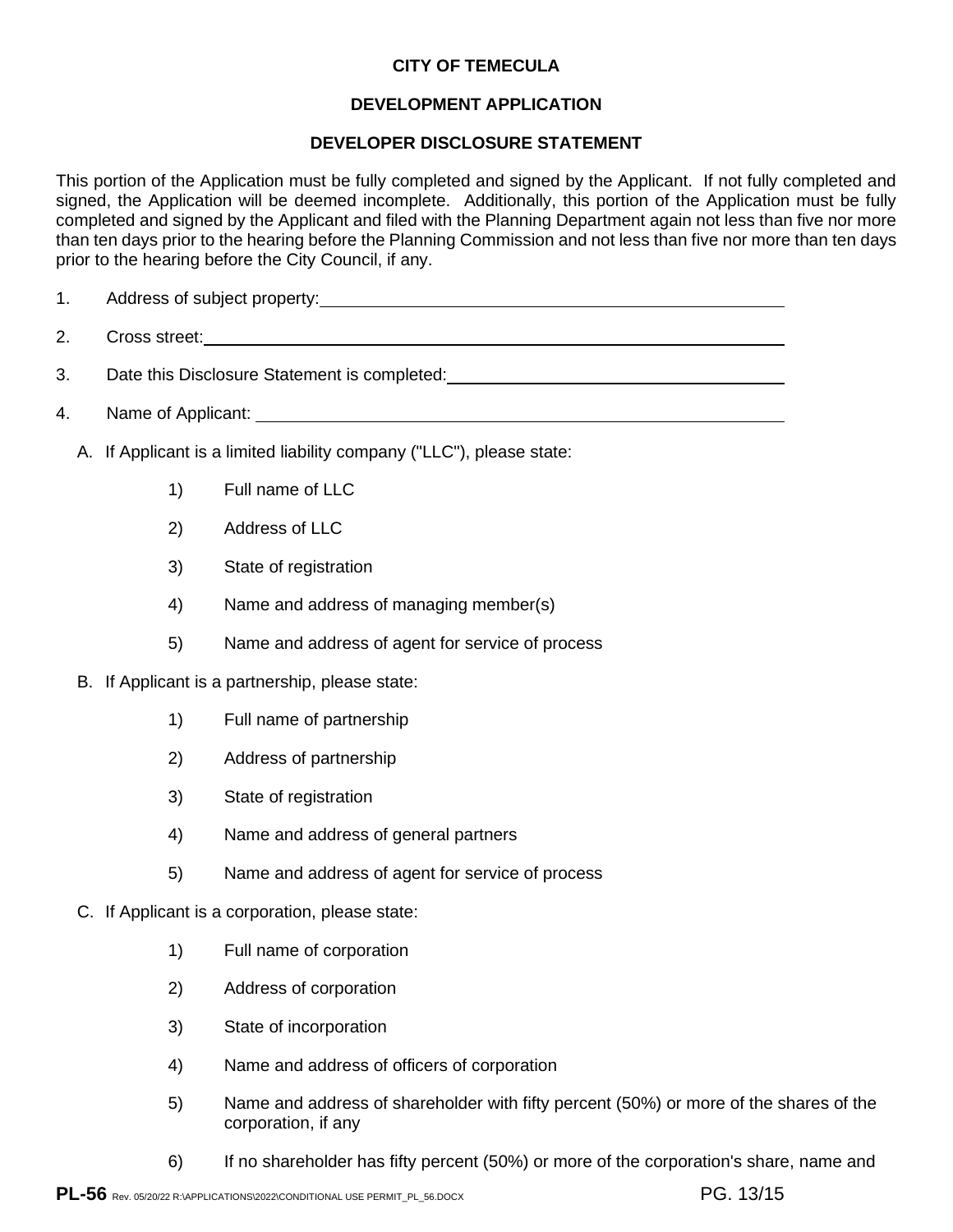address of controlling shareholder

- 7) Name and address of agent for service of process
- 5. Name of each Owner of the subject property:
	- A. If Owner is a limited liability company ("LLC"), please state:
		- 1) Full name of LLC
		- 2) Address of LLC
		- 3) State of registration
		- 4) Name and address of managing member(s)
		- 5) Name and address of agent for service of process
	- B. If Owner is a partnership, please state:
		- 1) Full name of partnership
		- 2) Address of partnership
		- 3) State of registration
		- 4) Name and address of general partners
		- 5) Name and address of agent for service of process
	- C. If Owner is a corporation, please state:
		- 1) Full name of corporation
		- 2) Address of corporation
		- 3) State of incorporation
		- 4) Name and address of officers of corporation
		- 5) Name and address of shareholder with fifty percent (50%) or more of the shares of the corporation, if any
		- 6) If no shareholder has fifty percent (50%) or more of the corporation's share, name and address of controlling shareholder
		- 7) Name and address of agent for service of process
- 6. If the subject property is in escrow to be conveyed to another party or is the subject of a purchase and sale agreement, state the name of each person in escrow to purchase the subject property or a party to the purchase and sale agreement ("Party in Escrow"):